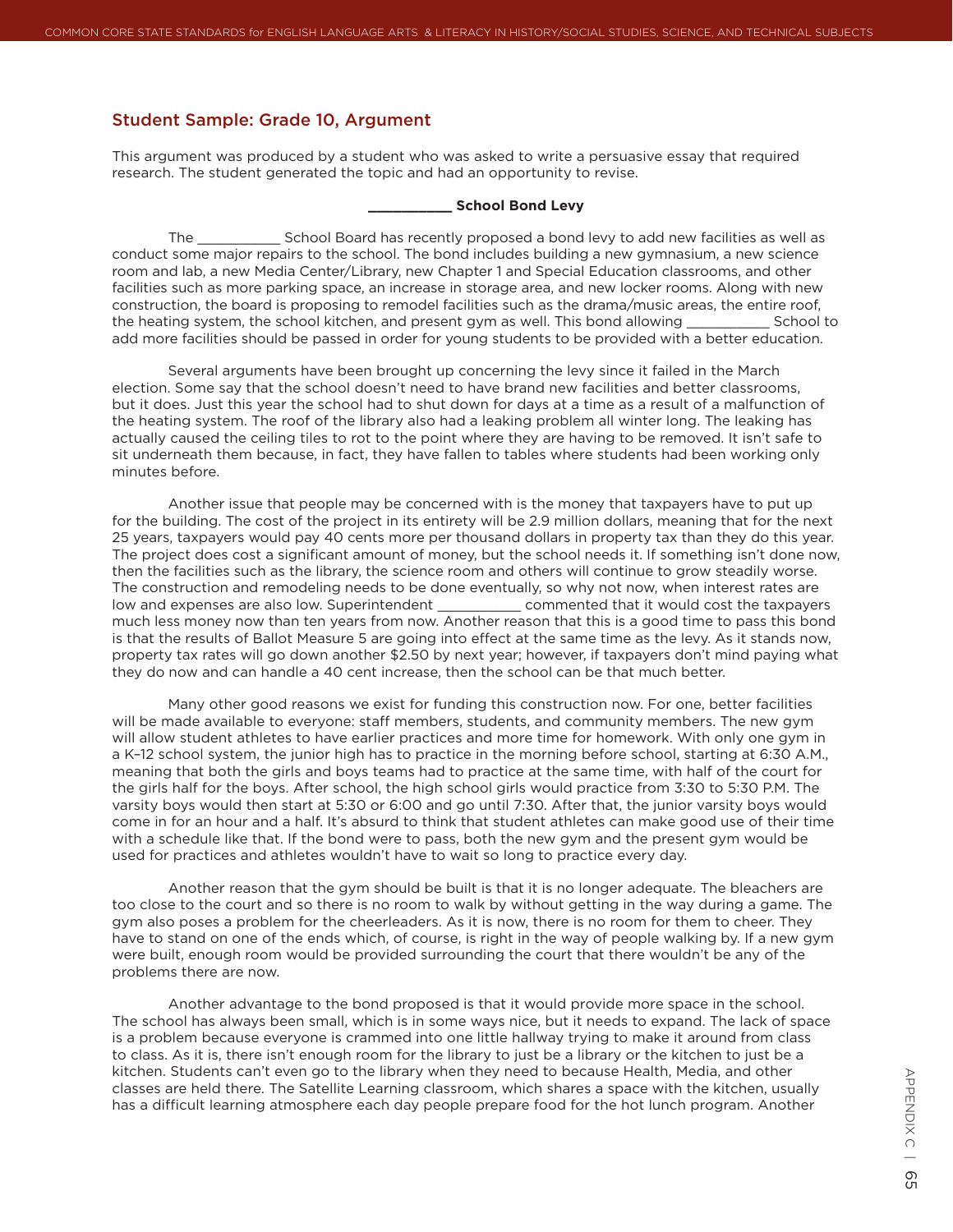problem area is the current science room and lab. Lab facilities are outdated and cannot be replaced for a variety of reasons related to the plumbing and electrical systems. Both science teachers have said publicly that the chemical storage room is inadequate and unsafe. The science curriculum is a core part of students' education and they deserve good facilities.

It is clear then, that That School needs significant improvements in which case the bond must be passed. As a community, education is an essential part of the future. In the past, has relied in the timber industry for employment, but times are changing and the younger generations need to be better prepared to meet the challenges that arise. For example, they need to able to take part in a variety of activities and be able to achieve in many different areas. If the school is inadequate, how can the younger generations be provided with the education and training they need to be successful in the future?

## Annotation

The writer of this piece

- introduces a precise claim, distinguishes it from alternate or opposing claims, and creates an organization that establishes clear relationships among the claim, counterclaims, reasons, and evidence.
	- $\circ$  This bond allowing School to add more facilities should be passed in order for *young students to be provided with a better education.*
	- $\circ$  Some say that the school doesn't need to have brand new facilities and better classrooms, *but it does.*
	- o *Another issue that people may be concerned with is the money that taxpayers have to put up for the building.*
- develops the claim and counterclaims fairly, supplying evidence for each while pointing out the strengths and limitations of both in a manner that anticipates the audience's knowledge level and concerns.
	- o *Just this year the school had to shut down for days.*
	- $\circ$  Details about the malfunction of the heating system and the falling ceiling tiles in the library support the claim that *brand new facilities and better classrooms* are needed.
	- o *Another issue that people may be concerned with is the money that taxpayers have to put up for the building. The cost of the project in its entirety will be 2.9 million dollars, meaning that for the next 25 years, taxpayers would pay 40 cents more per thousand dollars in property tax than they do this year.*
	- o *Superintendent \_\_\_\_\_\_\_\_\_\_ commented that it would cost the taxpayers much less money now than ten years from now.*
	- o *. . .* [The gym] *is no longer adequate.*
	- o *The school has always been small . . .* [and] *it needs to expand.*
	- o Details about the scheduling of classes in the library support the claim that the school *needs to expand.*
- uses words, phrases, and clauses to link the major sections of the text, create cohesion, and clarify the relationships between claim and reasons, between reasons and evidence, and between claim and counterclaims.
	- o *The project does cost a significant amount of money, but the school needs it.*
	- o *Another issue that people may be concerned with . . . Many other good reasons . . . Another reason . . .*
- establishes and maintains a formal style and objective tone.
	- o Another advantage to the bond proposed is that it would provide more space in the school.
	- o *It is clear then, that* . . .